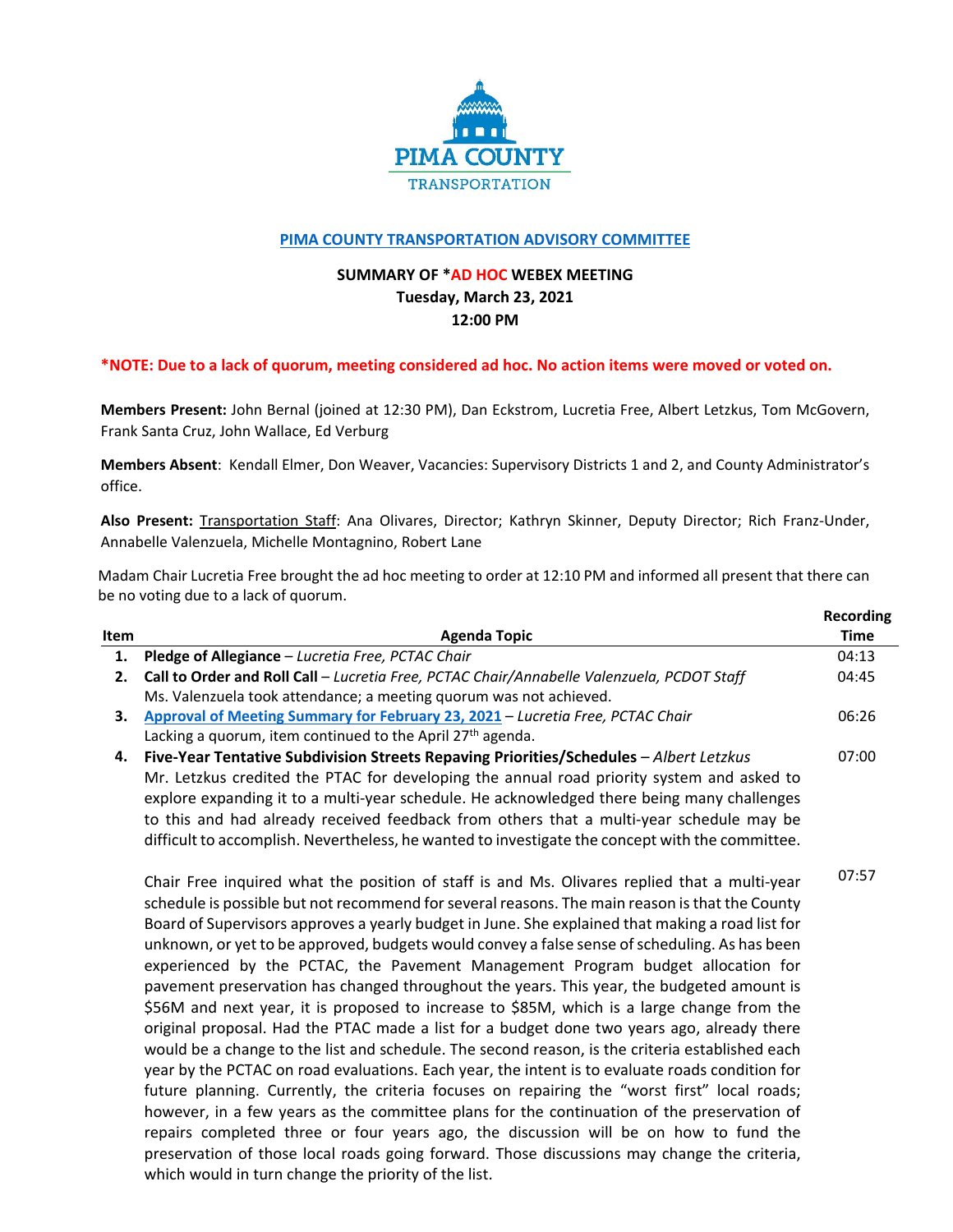Pima County Transportation Advisory Committee Summary of WebEx Meeting, March 23, 2021 Page 2

| Item | <b>Agenda Topic</b>                                                                                                                                                                                                                                                                                                                                                                                                                                                                                                                                                                                                                                                                                                                                                                                                                                                                                                                           | <b>Recording</b><br><b>Time</b> |
|------|-----------------------------------------------------------------------------------------------------------------------------------------------------------------------------------------------------------------------------------------------------------------------------------------------------------------------------------------------------------------------------------------------------------------------------------------------------------------------------------------------------------------------------------------------------------------------------------------------------------------------------------------------------------------------------------------------------------------------------------------------------------------------------------------------------------------------------------------------------------------------------------------------------------------------------------------------|---------------------------------|
|      | Ms. Olivares explained the program will provide worst road list in order but that is not how the<br>work is undertaken. There is a trigger road identified as the worst and then the work continues<br>with roads in a subdivision, which takes up a certain amount of budget. That priority cycle then<br>continues with the worst first list until the entire budget is spent. To create multiple year lists,<br>the committee would need to work with multiple year budgets and should there be one change,<br>then all that planning work would start anew. Staff does not recommend distributing a list of<br>roadways, that DOT may not be able to meet community expectations because of changing<br>variables. Even the budget allocation can impact the list depending on how costs come in from<br>contractors, i.e., increase in construction costs, resources, asphalt oil, - all variables that can<br>change from year to year. | 10:24                           |
|      | Ms. Olivares stated the committee has done well preparing a list and the department has done<br>well in accomplishing the work on the list, delivering work within budget and even adding some<br>roads when there are cost savings. DOT's record has been good at delivering what was promised<br>for the following year and that is what staff proposes to continue doing.                                                                                                                                                                                                                                                                                                                                                                                                                                                                                                                                                                  | 11:36                           |
|      | Mr. Verberg, believes Ms. Olivares to be on point. Though he would like a comprehensive five-<br>year plan, its practicality is another matter when details need to be seen year by year.                                                                                                                                                                                                                                                                                                                                                                                                                                                                                                                                                                                                                                                                                                                                                     | 12:06                           |
|      | Mr. McGovern suggested that should a maintenance 'bucket' be included in the RTANext plan<br>with a guaranteed 20-year funded plan, there may be some framework for 5-year schedules<br>because unless there is an ongoing funding source, it would be problematic to try to project<br>out.                                                                                                                                                                                                                                                                                                                                                                                                                                                                                                                                                                                                                                                  | 12:39                           |
| 5.   | Road Repair Update- Michelle Montagnino, PCDOT Staff<br>Ms. Montagnino provided an update to last month's presentation. All of the original work has been<br>procured and much of the amended roads added to existing contracts. There is approximately \$4M<br>remaining to advertise to JOC contractors. Construction is running smoothly and on schedule this<br>year. \$52M of the original \$56M budget is under contract, and \$16M of that budget invoiced to date.<br>Curb/ramp projects are nearing completion and paving projects will begin to move quicker. All \$56M<br>will be spent this year.                                                                                                                                                                                                                                                                                                                                 | 14:27                           |
|      | Due to technical difficulties, Mr. Letzkus will contact Ms. Montagnino directly to discuss the repair<br>list posted on the County's PCTAC website. Ms. Free asked that he submit questions to Ms.<br>Valenzuela.                                                                                                                                                                                                                                                                                                                                                                                                                                                                                                                                                                                                                                                                                                                             |                                 |
| 6.   | Chair Free reminded the committee that this topic was brought up at the last meeting. The next two<br>matters were from a broader category of topics to be discussed in the coming year. She had asked<br>committee members to submit questions or topics for future meetings. Two such topics, the impact<br>of COVID-19 on transportation and the PAYGO acceleration plan, will be addressed at the April 27 <sup>th</sup><br>meeting.                                                                                                                                                                                                                                                                                                                                                                                                                                                                                                      | 15:47                           |
|      | A) RTANext Transportation Plan - Chair Free said the PCTAC will collaborate on the RTANext Plan<br>with the RTA. She asked Mr. McGovern to elaborate on what the association would look like.                                                                                                                                                                                                                                                                                                                                                                                                                                                                                                                                                                                                                                                                                                                                                 | 16:25                           |

Mr. McGovern explained that the PCTAC's role is to be in support of DOT staff. Part of that support is helping with development and prioritization of a list and type of projects the County would like the RTA to consider. During the start of COVID last year, for example, the County was able to get its list of projects to the RTA. However, all of the projects that need to be submitted by other jurisdictions have not been yet received by the CAC. 16:37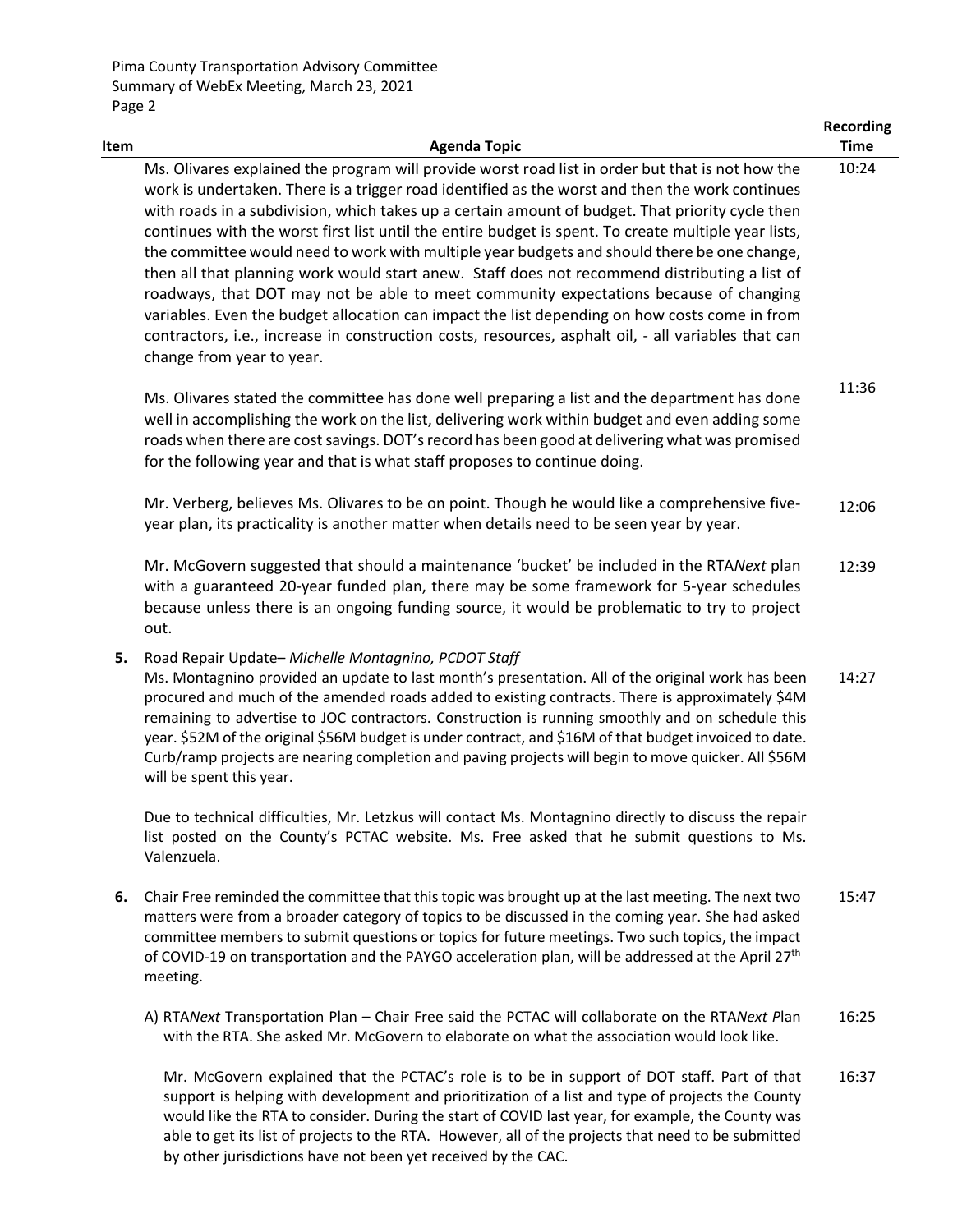webpage.

| Item | <b>Agenda Topic</b>                                                                                                                                                                                                                                                                                                                                                                                                                                                                                                                                                                                                                                                                                                                         | <b>Recording</b><br><b>Time</b> |
|------|---------------------------------------------------------------------------------------------------------------------------------------------------------------------------------------------------------------------------------------------------------------------------------------------------------------------------------------------------------------------------------------------------------------------------------------------------------------------------------------------------------------------------------------------------------------------------------------------------------------------------------------------------------------------------------------------------------------------------------------------|---------------------------------|
|      | The CAC is basically at a stand-still for development of their draft plan. It is anticipated that when<br>City Council meets in Study Session today, it will attempt to create its own framework for<br>prioritizing City projects.                                                                                                                                                                                                                                                                                                                                                                                                                                                                                                         | 17:48                           |
|      | The County's projects are going to be presented to the CAC at the April 12 <sup>th</sup> meeting and the<br>Citizen's committee will hear from the County, and as a reminder to PCTAC, the county's project<br>list is included as well as recommendations for maintenance and mobility on demand and other<br>technology-related recommendations and others. The County's submittal was thorough and<br>actually provided a framework for the CAC's own development of their plan. Once the plan is<br>complete, it will return to each jurisdiction as part of the RTA's Technical Management<br>Committee and that group with jurisdictional input evaluates those projects and makes further<br>recommendation and comments to the CAC. | 18:24                           |
|      | Mr. McGovern acknowledged that it is a circular process and a good way to achieve inclusion of<br>the PCTAC in development of the plan. When the County's and other's projects are included in<br>the draft plan and County staff is reviewing it, it would be an appropriate time for the PCTAC to<br>jointly review it because at the end of the day, whatever is in the plan would be mute if the voters<br>do not approve it. If voters do not approve it, then it would be a waste of 3 or 4 years.                                                                                                                                                                                                                                    | 20:04                           |
|      | Mr. McGovern feels this committee has good input, on behalf of the community, and could help<br>advise the County as it goes forward through the TMC and interaction with the CAC.                                                                                                                                                                                                                                                                                                                                                                                                                                                                                                                                                          | 21:09                           |
|      | Ms. Free was pleased with Mr. McGovern's high-level synopsis of the RTA Citizens Advisory<br>Committee and requested another update in late April.                                                                                                                                                                                                                                                                                                                                                                                                                                                                                                                                                                                          | 21:56                           |
|      | Mr. McGovern asked that DOT staff provide a summary of what is presented to the CAC. The<br>feedback received will provide the PCTAC with an idea of where the CAC plan is heading. Ms.<br>Free informed this topic will be added to the April 27th agenda.                                                                                                                                                                                                                                                                                                                                                                                                                                                                                 | 22:30                           |
|      | B) Traffic Safety Report - Ms. Free informed that this topic will be discussed in detail at the April<br>27 <sup>th</sup> meeting.                                                                                                                                                                                                                                                                                                                                                                                                                                                                                                                                                                                                          | 27:14                           |
|      | Ms. Olivares confirmed DOT will present various analytical tools that have replaced DOT's<br>previous Safety Management System (SMS) report. A staff member will showcase the Network<br>Analysis Tool used to study safety mobility data for County roads, reporting essentially what the<br>SMS report once did. This tool is part of the County DOT data hub that assists with managing<br>what needs to be done.                                                                                                                                                                                                                                                                                                                        | 27:49                           |
| 7.   | Next Meeting: April 27, 2021 via WEBEX - Lucretia Free, PCTAC Chair                                                                                                                                                                                                                                                                                                                                                                                                                                                                                                                                                                                                                                                                         | 29:05                           |
|      | Agenda Items-topics be submitted by April 9, 2021 to Annabelle.Valenzuela@pima.gov.<br>Chair Free noted "Additional Topics for Discussion" will be an ongoing item for future agendas. The<br>next agenda will include the PAYGO Acceleration Plan, the Impact of COVID-19 on Transportation<br>and previously discussed items.                                                                                                                                                                                                                                                                                                                                                                                                             | 29:20                           |
| 8.   | Call to the Audience - Lucretia Free, PCTAC Chair.<br>Chair Free informed the audience that PCTAC cannot respond at Call to the Audience. She assured<br>each participant DOT staff would follow-up via email and post responses on the County's PCTAC                                                                                                                                                                                                                                                                                                                                                                                                                                                                                      |                                 |